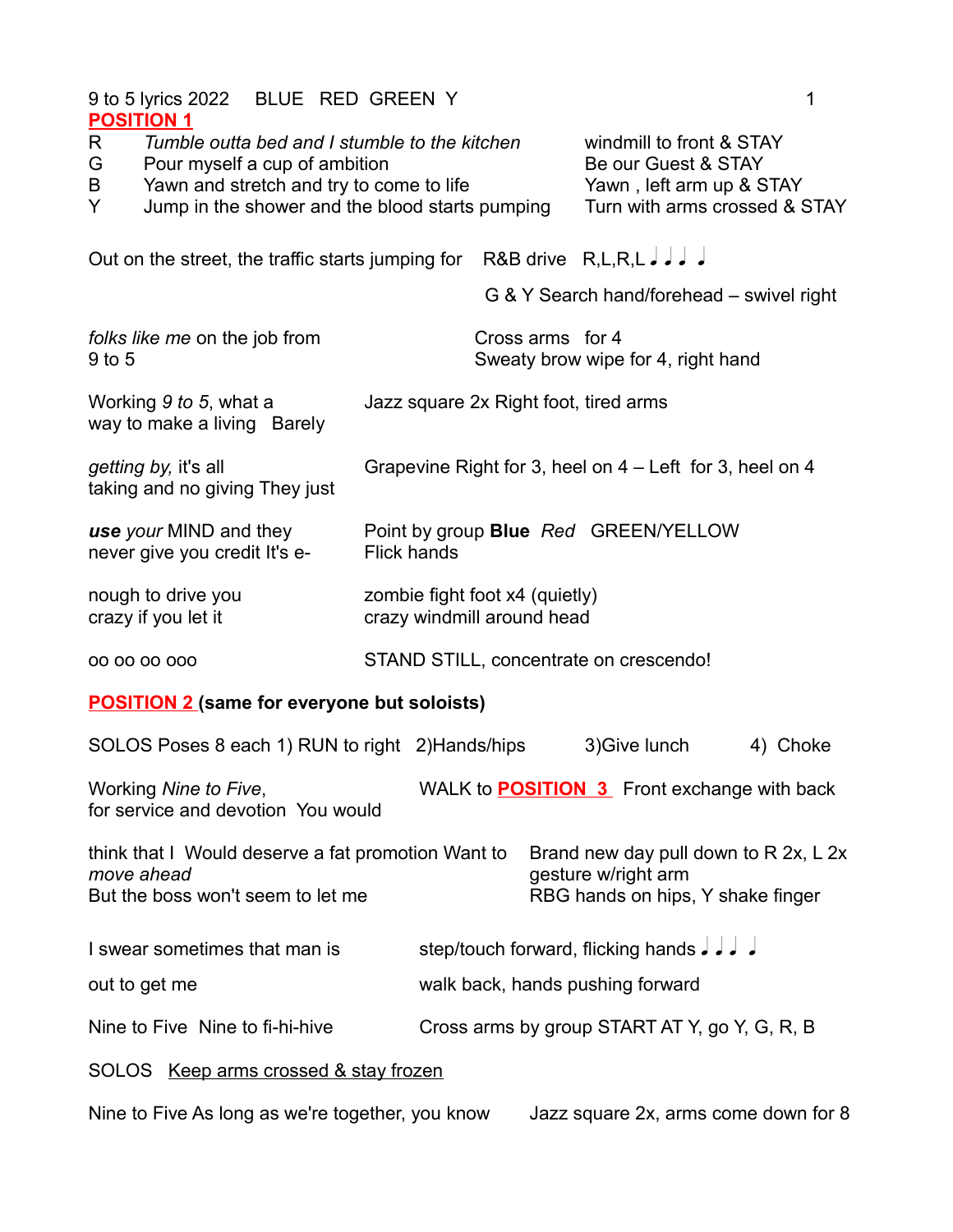You and I Will make it through whatever Turn in, point/Wrap around w upstage arm They can't

| keep us down<br>on to me We'll | We'll just rise above it You hold<br>tell them where to shove it.                                  | Hands down stance<br>Hands rise for 4, palms up<br>"hold" hands for 4<br>Right fist / air & hold                                                |
|--------------------------------|----------------------------------------------------------------------------------------------------|-------------------------------------------------------------------------------------------------------------------------------------------------|
| Inst<br>down                   |                                                                                                    | 1) BLUE turns right (out), G/Y turn left (out), RED slight crouch, gesture arms                                                                 |
|                                |                                                                                                    | 2) BLUE turns left (in), G/Y turns right (in), middle stand, gesture arms down<br>3) $J$ $J$ all – R hand down, L hand down, both hands forward |
|                                | Nine to Five you can lose your mind<br>Get up and work, get up and work                            | Move to new back/front <b>POSITION 4</b> by step/touch 4x<br>Make a square (i'll explain), alternate step foot                                  |
|                                | Nine to Five you can lose your mind                                                                | Running R foot 2x to front & back $J$ , $J$                                                                                                     |
|                                | <b>Workin Nine to Five</b>                                                                         | Move both arms from left to right across waist for 4                                                                                            |
| Nine to Five                   |                                                                                                    | Nine to Five you can lose your mind - Walk to new spots <b>POSITION 5</b> (clump up)                                                            |
| 1                              | It's enough to drive you crazy (counts of 4)<br>crouch and walk J J J SMALL marching STEPS forward |                                                                                                                                                 |
| $\overline{2}$                 | Pose and keep marching                                                                             |                                                                                                                                                 |

- 3 Pose and straighten up, keep marching
- 4 Walk back

| Get up and work,                                | Arms down, face front                                       |  |  |
|-------------------------------------------------|-------------------------------------------------------------|--|--|
| get up and work 9 to 5, 9 to                    | Turn BODY to right, keep head turned forward                |  |  |
| Fiiiiiiii-v iive<br>hard to see the upsideNever | Slow walk to <b>POSITION 6</b>                              |  |  |
| worked before                                   | Right foot down on beat 1, hands gesture down & stay        |  |  |
| But somehow I've gotta make it                  | Til I learn the ropes I guess I'll just have to fake it. :) |  |  |
| المتحدد المحاجب المستنقذ الكاري                 | اللمام للماساس والمترب ويملون المستحفظ والمسحال والمسمال    |  |  |

| Get up and work                  | Hands thrust down, step with right foot          |
|----------------------------------|--------------------------------------------------|
| get up and work, workin', 9 to 5 | Hands thrust forward, step with left foot & stay |